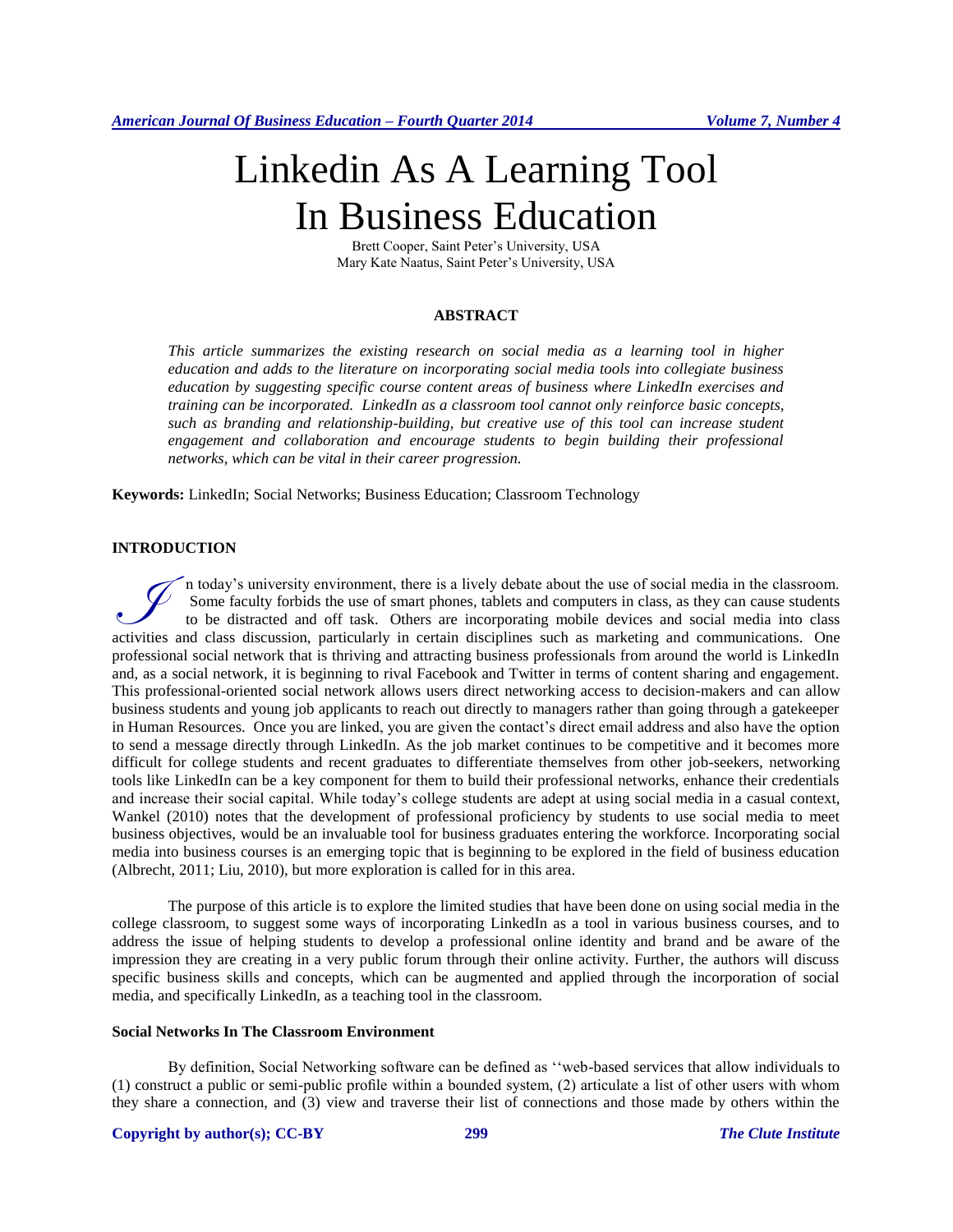system" (Boyd & Ellison, 2008). On the other hand, social networking sites have been described as "relationship facilitators" (Educause, 2007) allowing individuals to construct relationships with other individuals with similar attentiveness and interests. In effect, SN technologies create an active sense of community. A 2010 study (Junco, Heiberger, and Loken) that used an experimental approach with a control group, found that students engaged in communicating on assignments outside of class via Twitter "had a significantly greater increase in engagement than the control group, as well as higher semester grade point averages", providing some evidence of the potential of social networks for enhanced communication and engagement.

According to USA Today writer, Jonathan Dane (2013), there has been a significant increase in the number of college faculty members that are using social media as a teaching tool. An October 2013 survey, conducted jointly by Pearson Learning Solutions and Babson Survey Research Group of over 8,000 faculty members, found that 41% of college professors use social media as a teaching tool, up from around 34% the previous year. When one considers the changing educational landscape with the rise of MOOC's and all of the free content that is available to students, traditional colleges and universities must continue to differentiate the educational services provided to students, especially with rising tuition costs and the looming student debt crisis (Johnson et. al., 2013). Another study (Fidelman, 2012) found that very few MBA programs have courses specifically on social media, which some experts believe demonstrates an outdated approach that overlooks the significant impact that these media have had on the buyer/seller relationship and on re-shaping traditional business models. Incorporating professional tools like LinkedIn into the classroom environment can help business school faculty increase the level of student engagement and build career preparation into a variety of business courses and, at the same time, be used as a discussion tool to address these changes in the business environment. As Rodriguez (2011) notes in her research on this topic, while faculty are embracing the use of new and innovative technologies in the classroom, the process is more like a grassroots movement than a carefully planned and institutional initiative. In addition, if faculty document and share their ideas, mistakes, success stories and empirical findings, business educators can collectively improve the incorporation of social media tools into the curriculum.

## **Why LinkedIn?**

LinkedIn has become one of the most popular and profitable social networking sites on the internet today. It was created in 2003 as a networking site for professionals to connect virtually, without having to be in the same physical location. Since going public in May 2011, LinkedIn has incorporated many new features, such as a newsfeed, user content, and the ability to follow professionals, improving user engagement and time spent on the site. The network currently has over 260 million users in over 200 countries (Smith, 2014). LinkedIn has many capabilities that facilitate the type of networking that college students must engage in to find internships, jobs and make professional connections. Users post an equivalent to a resume on the site, including specific skills they possess. The website uses statistical techniques to connect or link users with potential contacts and relevant groups (Albrecht, 2011). A new feature of the site is the original content generated by high profile business leaders, called "Infuencers", such as Richard Branson, Bill Gates and Ariana Huffington.

Unlike on Facebook and other social media sites, LinkedIn users can feel comfortable linking to people who are casual acquaintances or new contacts and not worry about people viewing personal information or personal pictures, aside from a profile picture, since these are not the type of content users post on the site. From a branding perspective, LinkedIn offers users the opportunity to create a professional profile and sculpt it in a manner that is attractive to employers and also take advantage of endorsements and recommendations by colleagues, professors and supervisors. Unlike a resume, formatting is never an issue because LinkedIn uses forms that the user can fill out and then post to one's profile with a standard format.

A public profile is viewable by potential employers, connections, colleagues and other students. Recruiters are now using LinkedIn to recruit and review qualified candidates, and users can apply to jobs through LinkedIn, streamlining the traditional processes. The more connections and the bigger your network is, the better chance that a connection is in a position to help you find your next job or grow your career. Many companies have LinkedIn profiles with valuable information on the company which is important when you get an interview. This is a good place to find out what the company is doing in the news, see where their offices are located, the number of employees, the industries they are in, jobs they are hiring for, and other valuable information - all in one place. Also,

## **Copyright by author(s)[; CC-BY](http://creativecommons.org/licenses/by/3.0/) 300** *[The Clute Institute](http://www.cluteinstitute.com/)*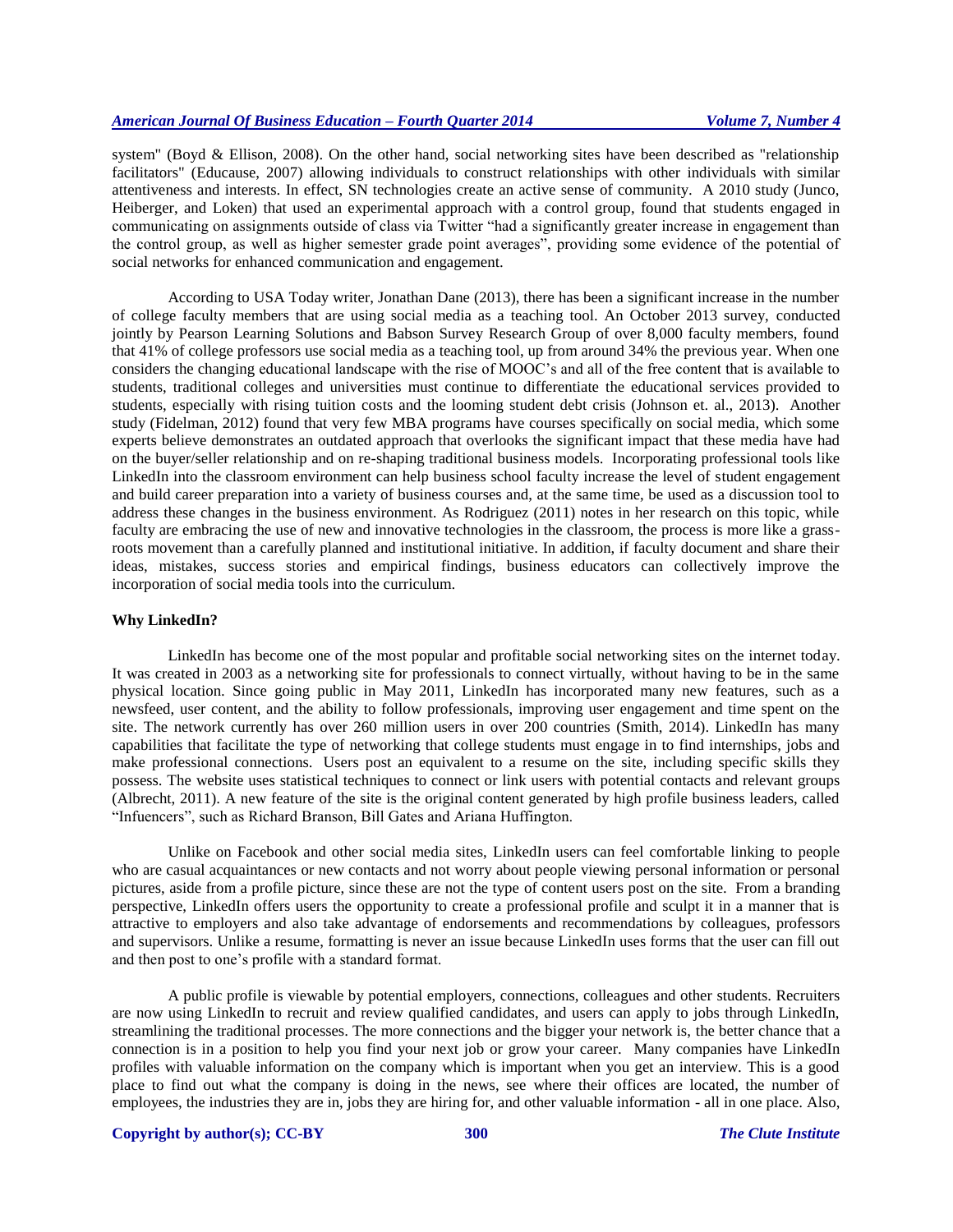since the information is posted directly by the company, viewers know it is accurate and up to date. Linkedin's filters allow users to identify the companies where members of their network are working, which can be very useful in facilitating referrals and making introductions. You can easily target people in and out of your network that work for a company that you wish to intern or work for. It is always better to get your resume into someone's hand that can make sure your resume gets to the right person and is noticed. Also, if your contact knows you he/she can put in a good word and act as your advocate for getting the position. A direct referral is a more effective way of getting a job than applying through a company's website to a generic mailbox that may get hundreds of resumes a day.

You can easily target people in and out of your network that work for a company you wish to intern or work for. It is always better to get your resume into someone's hand that can make sure your resume gets to the right person and gets noticed. Also, if your contact knows you, he/she can put in a good word and act as your advocate for getting the position. A direct referral is a more effective way of getting a job than applying through a company's website to a generic mailbox that may get hundreds of resumes a day.

In most Google searches, a person's LinkedIn profile comes up at the top of the search, which is significant for students in terms of their own branding and SEO (Search Engine Optimization). This helps push other items down the page, such as other social media pages or web posts that may not be as favorable from a professional standpoint. If your LinkedIn profile comes up first, this gives a good first impression and it is always important to make a good first impression. By incorporating a LinkedIn workshop into Marketing and Business classes and encouraging students to proactively create their online professional identity using this social network as a tool, it makes them more conscious of the importance of cultivating a positive brand image and communicating in a professional manner.

When creating professional profiles on LinkedIn, students are free to include valuable experience that might not fit on the recommended one-page traditional resume. LinkedIn allows users to easily add many organizations, job titles and skills acquired, and it calculates the amount of time spent at each job, including sending newsfeed messages to users when they reach a work anniversary. A user can also give full job descriptions and include all projects worked on or any other significant details. The key to getting your resume noticed, especially when submitting through an online application portal, is making a connection with the reviewer. This can be done by having something in common, like a college attended or a common place of employment. Since LinkedIn profiles allow for unlimited amount of jobs and details, it increases the probability of making connections with the reviewers and other individuals with influence on hiring decisions.

The more connections and endorsements a user has, the more valuable a candidate appears to current and future employers. It can serve as validation and confirmation of the person's background. In certain careers like sales, a large LinkedIn network can be particularly valuable in terms of establishing leads and creating revenuedriving relationships, as each connection is a potential client.

Since LinkedIn has become the premier social media site for professionals, most employers will search for a job candidate on LinkedIn, and it might actually leave a negative impression if a job candidate does not have a LinkedIn profile. In this digital age, business students and graduates do not want to appear behind the times and have it be a first impression. In addition, a recent Pearson study on this topic (Seaman & Tinti-Kane, 2013) found that LinkedIn is the most commonly used social network by university faculty,

## **Strategies For Effective Classroom Use Of Linkedin**

While the explanations above provide evidence on why job-seekers, students and professionals should be using LinkedIn, this may not be enough to convince faculty members, who have limited time and resources to cover required core concepts in their classes, to add this as a module in existing courses or to create a new social media business-oriented course. Therefore, it would be helpful to identify key content areas in typical business and marketing courses, where a discussion and workshop on LinkedIn fits in seamlessly and can be used to enhance or illustrate the same concepts that need to be covered. In addition to reinforcing learning outcomes, LinkedIn and other social networking tools can be used to increase student engagement and collaboration during the class and beyond (Stewart & Grover, 2010) since LinkedIn connections are never more than a click away.

#### **Copyright by author(s)[; CC-BY](http://creativecommons.org/licenses/by/3.0/) 301** *[The Clute Institute](http://www.cluteinstitute.com/)*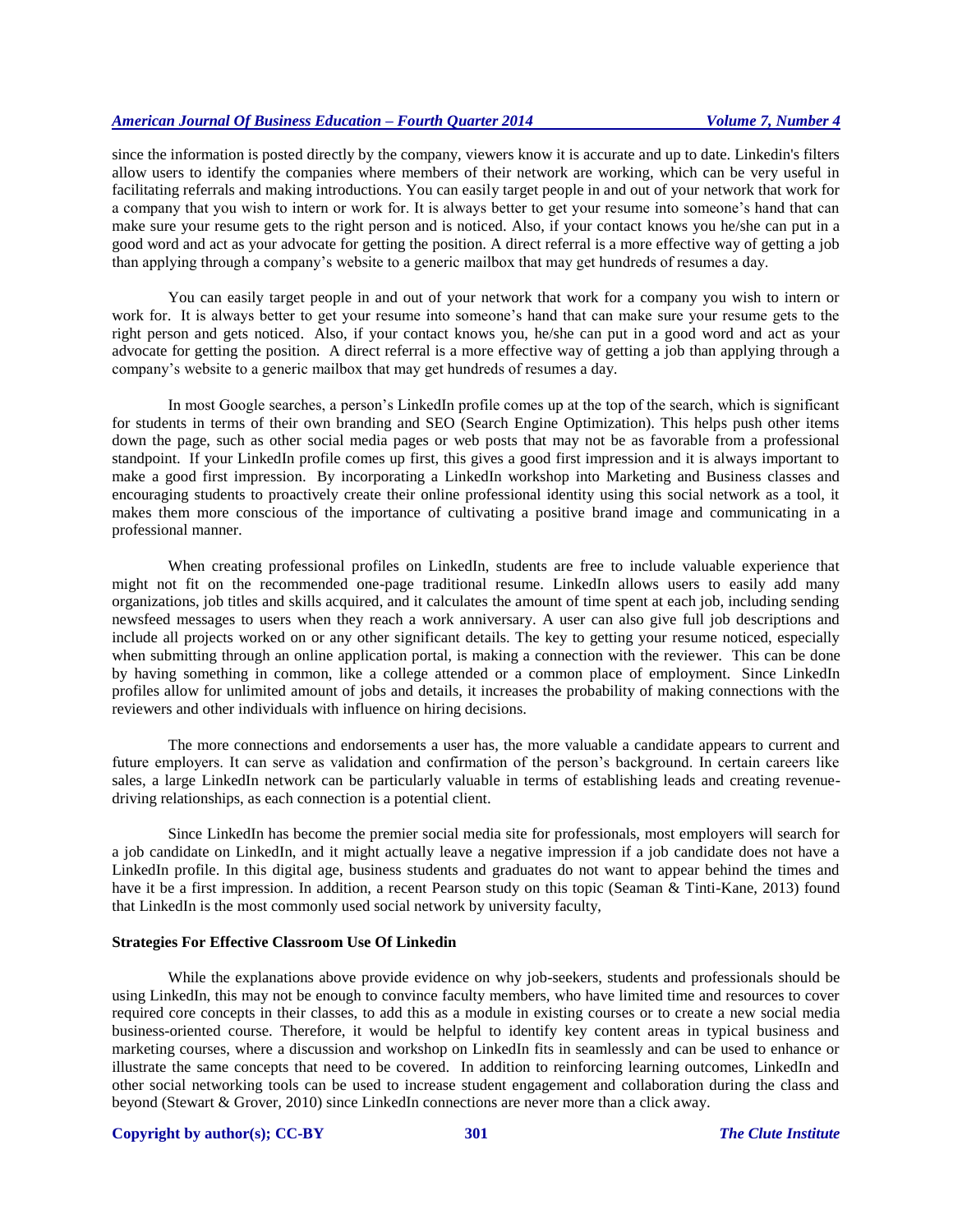## **Branding**

It is clear from the competitive job market that business students need to work on their personal brand and how they market themselves to potential employers (Donnelly, 2013).LinkedIn helps students form and strengthen their personal brand and allows them to shape the message they are sending in any way they wish. LinkedIn allows students to highlight key areas of education or experience to potential employers in the field they wish to work.

 Businesses should also look at branding on LinkedIn similar to how students do. Businesses are not only creating their brand to potential consumers, but also to business partners who are on LinkedIn, as well potential employees. When a Google search is performed on an individual or a company, one of the first search results is their profile on LinkedIn. Additionally, when potential employees research a company that they wish to apply to or eventually work for, they do research on LinkedIn. Therefore, the companies with the strongest brand and most information on their LinkedIn page will attract the most candidates. The largest pool then optimizes the likelihood of locating the most qualified candidates. A strong brand on LinkedIn can help the company reduce human resource costs and help the bottom line by attracting the best candidates.

A strong LinkedIn brand can also help attract and strengthen partnerships with other organizations. Companies can research potential or current partners and see the strength of their network. A larger network makes the relationship more valuable to future partners by offering more outlets to advertise the new partnership, which leads to more introductions to future partners. Having all current employees active on LinkedIn helps strengthen the public brand image, leading to more partnerships and ultimately, more profits. In teaching a basic marketing class, branding is an important part of product strategy. An exercise on personal branding via LinkedIn can easily be incorporated into lower-level marketing classes. Students can be encouraged to seek LinkedIn recommendations and endorsements to help build their brand equity on the site. Using some of the strategies in Shaffer's (2009) book on creating and implementing your LinkedIn brand, students can learn and apply the principles of branding to their LinkedIn page and identity, and even incorporate the basics of keyword and SEO, which Shaffer emphasizes as important in differentiating your LinkedIn brand. After the initial LinkedIn introductory exercise incorporating branding, students can learn on their own and be as engaged as they like on the site, but it does not have to take up additional class time.

#### **Market Research**

LinkedIn is a vast source of data for market research. Through their email system, you can quickly reach out to targeted members of a certain industry and get feedback on a new product, service or marketing campaign. LinkedIn allows you to reach a very targeted sample pool of professionals and the principal investigator can be fairly confident that all the feedback received is from informed people, like executives and managers in the targeted industry. Companies, such as Cathay Pacific and Jaguar South Africa, have successfully used LinkedIn as a marketing research tool to target business executives and potential customers in the promotion and repositioning processes (LinkedIn Marketing Solutions Webpage). When discussing the marketing research process, including the dissemination of surveys to a sample of respondents, a professor could compare LinkedIn to other social media outlets, such as Facebook and Instagram, in terms of the profile of individuals who could best be targeted through each medium. Social media is constantly changing, so new information is available minute by minute. Status updates are a good way to see what companies are growing and who in your network has changed positions or companies. A lot of corporate news is first revealed through LinkedIn allowing you to have first-hand knowledge straight from the newsmaker, with no media distortion. Through LinkedIn's groups, you can brainstorm ideas and connect with others who may have the same questions or may have already done the research you need and would be happy to share. LinkedIn is an under-used tool to save time and money in the area of market research.

#### **Relationship Building**

Since LinkedIn is a social media website, one of its main functions is relationship building and encouraging connections among users and content sharing. LinkedIn allows each user to build a network that is focused primarily on professional connections, which differentiates it from other sites like Facebook and Instagram. LinkedIn facilitates this by "suggesting" possible connections that have similar work and educational backgrounds or connections in common. A new feature on the site makes suggestions on how to increase your network by a

## **Copyright by author(s)[; CC-BY](http://creativecommons.org/licenses/by/3.0/) 302** *[The Clute Institute](http://www.cluteinstitute.com/)*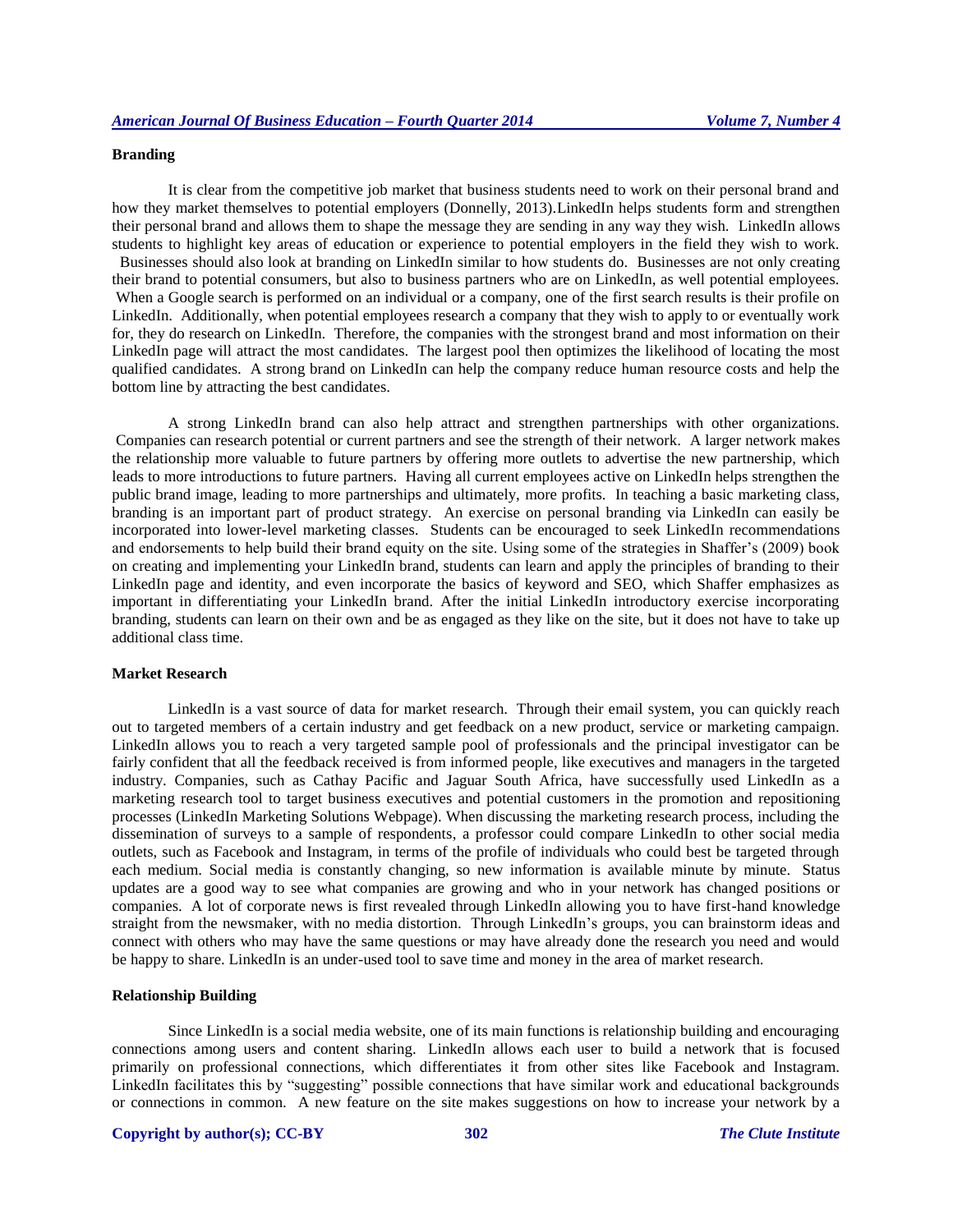certain percentage, which can include the recommendation to share a specific news-related article, follow a specific "Influencer" or connect with another specific user. All direct link requests are vetted by the site and users cannot request a direct link without stating how one knows that person.

Once the network is built and the website recommends a minimum of 50 contacts for the potential benefits to be leveraged, users can search their contacts filtering by companies, industries, schools or other keywords, making it easy to identify connections who might have influence in a certain area or to make an introduction to someone outside of your network. In an essay published as a book chapter (2012), Tinti-Kane et al. note how social media in the higher education classroom, when used appropriately, can enhance the communication process and allow students to connect with experts on topics of interest or subjects they are researching. They can participate in relevant conversations on LinkedIn through Groups and the Influencers' newsfeed and also observe how others are weighing in on topics of interest. The authors recommend emphasizing to students that while useful, LinkedIn is a tool, and that face-to-face contact and other more personal forms of communication are also vitally important in cementing and sustaining relationships.

#### **Sales**

Sales is another area where LinkedIn can have a big impact. The professional global network of over 250 million people is a great opportunity for salespeople to identify potential buyers, clients and customers. LinkedIn introductions have, to some degree, replaced the cold call and often lead to a better response. Sales professionals are able to search their network and find a common link to use as an icebreaker in the sales process. The information available about potential clients on LinkedIn allows the sales pitch to be tailored to the needs of the client from the start and often minimizes the amount of questions that can take up valuable time. LinkedIn allows a sales professional to review companies that could potentially use their product or service and look for employees they know or have something in common and use this link as a way into the organization. As noted above, sales professionals can use their existing network as a valuable source or potential introductions to thousands of professionals in their extended network. A LinkedIn profile can serve to legitimize a professional, should a potential client research the salesperson or the salesperson's company before dealing with them. Their profile can be developed to highlight their experience in the industry or with a particular product. Finally, a relationship can grow and be strengthened through LinkedIn in a user-friendly environment, with reduced geographic and cultural barriers due to a common language and format within the LinkedIn Network.

#### **Business Communications**

A final content area that will be highlighted in this article, which is a component of all business programs, is professional communication. LinkedIn groups are a great way to communicate with a select group of professionals inside and outside of an organization. These groups allow professionals with a common interest or an organization in common to communicate in a language that all members would comprehend. These groups also allow a forum to discuss ideas for products, marketing campaigns or just general information for upcoming meetings. Outside vendors and clients can also be included to allow feedback and market research. Organizations can also use company pages to communicate new product information, recall notices, or solicit feedback from users. These pages allow the company to control the message in a professional setting where the users viewing their page are all professionals with some link or interest in what the organization has to say and has sought out this information. LinkedIn has also added many features in recent years making it more like a media company, allowing longer form content creation on business-related topics, so students with an interest in marketing and communication can create relevant content and share easily with followers and others on the site.

A drawback noted in the literature on incorporating social media into collegiate business education is the lack of proper development of the communication skills required in the global marketplace (Okoro, 2012). With creativity and planning, LinkedIn can be used as a platform to encourage improvement of business communication skills. Professors can consider assigning students to write a short, concise and interesting article to be published on the student's LinkedIn page instead of submitted in a more traditional manner. Grading and feedback from the professor would be useful before final posting, but encouraging this type of professional postings by students would not only help them to apply course concepts and terms, but also create a more robust professional profile and possibly even a following on LinkedIn.

#### **Copyright by author(s)[; CC-BY](http://creativecommons.org/licenses/by/3.0/) 303** *[The Clute Institute](http://www.cluteinstitute.com/)*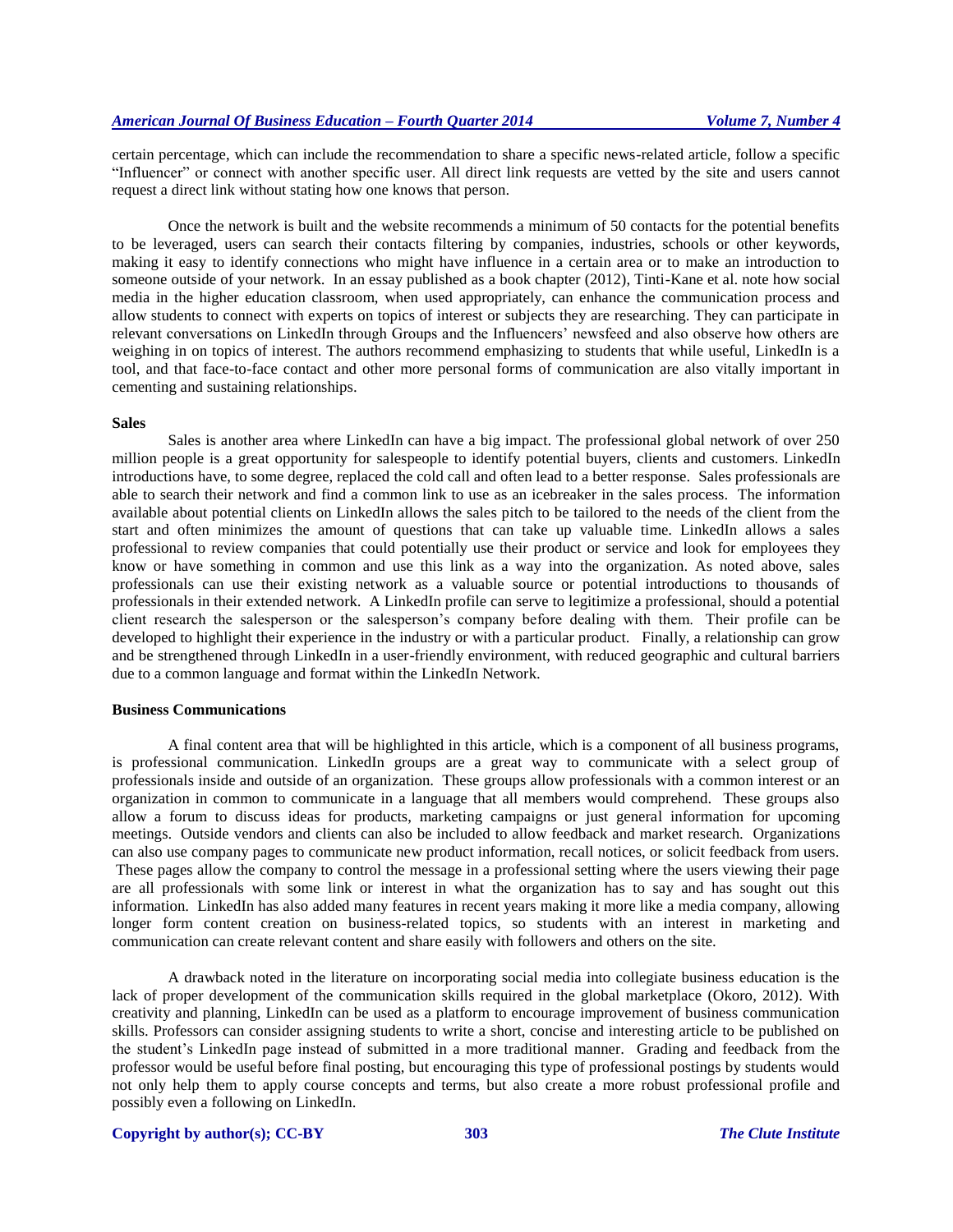# **CONCLUSION**

There is no doubt that LinkedIn is a fast growing global professional network that can be a valuable tool for business people and students, whether or not they are actively seeking a job. With two new users joining the network every second (Conner, 2013), a presence in over 200 countries, and a reputation as one of the most successful startups in recent years, it makes sense that business faculty discuss LinkedIn in their classrooms. By familiarizing students with LinkedIn and encouraging them to create strong professional profiles, it can help students differentiate and market themselves and grow their networks, which is a must in today's competitive job environment. This alone may not persuade professors to use LinkedIn in the classroom, which is why this article emphasizes how LinkedIn can also be used to help elaborate on business and marketing topics and concepts to easily fit it into the course syllabus. Going forward, the authors plan to create a LinkedIn group for business educators, in addition to a blog, in order to share best practices and teaching tips on incorporating social media tools and LinkedIn into college-level courses. In addition, more empirical studies using survey data or outcomes-related data would be useful to measure the actual and perceived impacts of LinkedIn use over time for students during and following their time in school.

## **AUTHOR INFORMATION**

**Brett A. Cooper**, JD MBA, is a Lecturer of Business at Saint Peter's University in Jersey City, New Jersey. He has over ten years of college teaching experience in the areas of law, sports management and economics Prior to Saint Peter's University, he has taught at the undergraduate level at N.J.I.T., Wilmington University, Centenary College, Northampton Community College, and American Centennial University, and on the graduate level at Rutgers University, Franklin Pierce University, and Fairleigh Dickinson University. Brett has also taught over 75 classes on Legal Basics for small business owners through the New Jersey Self Employment Assistance Program. He is licensed to practice law in New Jersey and the Federal Courts of the Third District and has been practicing in numerous legal areas with a concentration on business law for over 12 years. Brett earned his J.D. from Rutgers Law School in Camden, NJ, his M.B.A. from Rutgers Business School in Camden, NJ, and a B.A. in Sports Management and Communications from University of Michigan in Ann Arbor, MI. His research interests social media, networking, legal issues in the sports industry, and entrepreneurship. Brett is in the top 1% of all people on LinkedIn, based on the number of links with over 2,700 connections, which gives him access to over 17 million professionals. His profile on LinkedIn has a top rating of All-Star.

**Mary Kate Naatus**, PhD, MBA, is an Assistant Professor of Business at Saint Peter's University. She has ten years of college teaching experience in business disciplines, including international business immersion courses involving foreign travel. Prior to Saint Peter's, she worked in academic program management and marketing at NJIT. Mary Kate spent two years working in international development for the Peace Corps in El Salvador, where she was awarded grant funding through USAID and a Spanish NGO for several infrastructure projects. She has also worked for Bestfoods International (now Unilever), La Casa de Don Pedro, a non-profit organization in Newark, NJ, and HR Plus, a human resources consulting firm. She received her Ph.D. from Rutgers in Global Affairs, an MBA in Management from NJIT, and a B.A. in Journalism from The College of New Jersey. Her research interests include international business and culture, urban entrepreneurship, and mobile and digital marketing.

# **REFERENCES**

- 1. Albrecht, W. D. (2011). LinkedIn for Accounting and Business Students. *American Journal of Business Education*, 4(10) 39-41.
- 2. Boyd D. & Ellison, N. (2007). Social Network Sites: Definition, History & Scholarship. *Journal of Computer-Mediated Communication*. 13(1).
- 3. Dane, J. (2014, November 4). More Professors using social media to teach. *USA Today*.
- 4. Donnelly, R. & Rhoad, T. (2013). Personal Brand Planning for Life. BT Consulting.
- 5. Conner, C. (2013, October 27). Five LinkedIn strategies you haven't thought of before. *Forbes.* Retrieved from [http://www.forbes.com/sites/cherylsnappconner/2013/10/27/five-linkedin-strategies-you-havent](http://www.forbes.com/sites/cherylsnappconner/2013/10/27/five-linkedin-strategies-you-havent%20%20%20thought-of-before/)  [thought-of-before/.](http://www.forbes.com/sites/cherylsnappconner/2013/10/27/five-linkedin-strategies-you-havent%20%20%20thought-of-before/)Fidelman, M. Guess how many top 25 business schools don't teach social media business? 4/25/12 *Forbes.*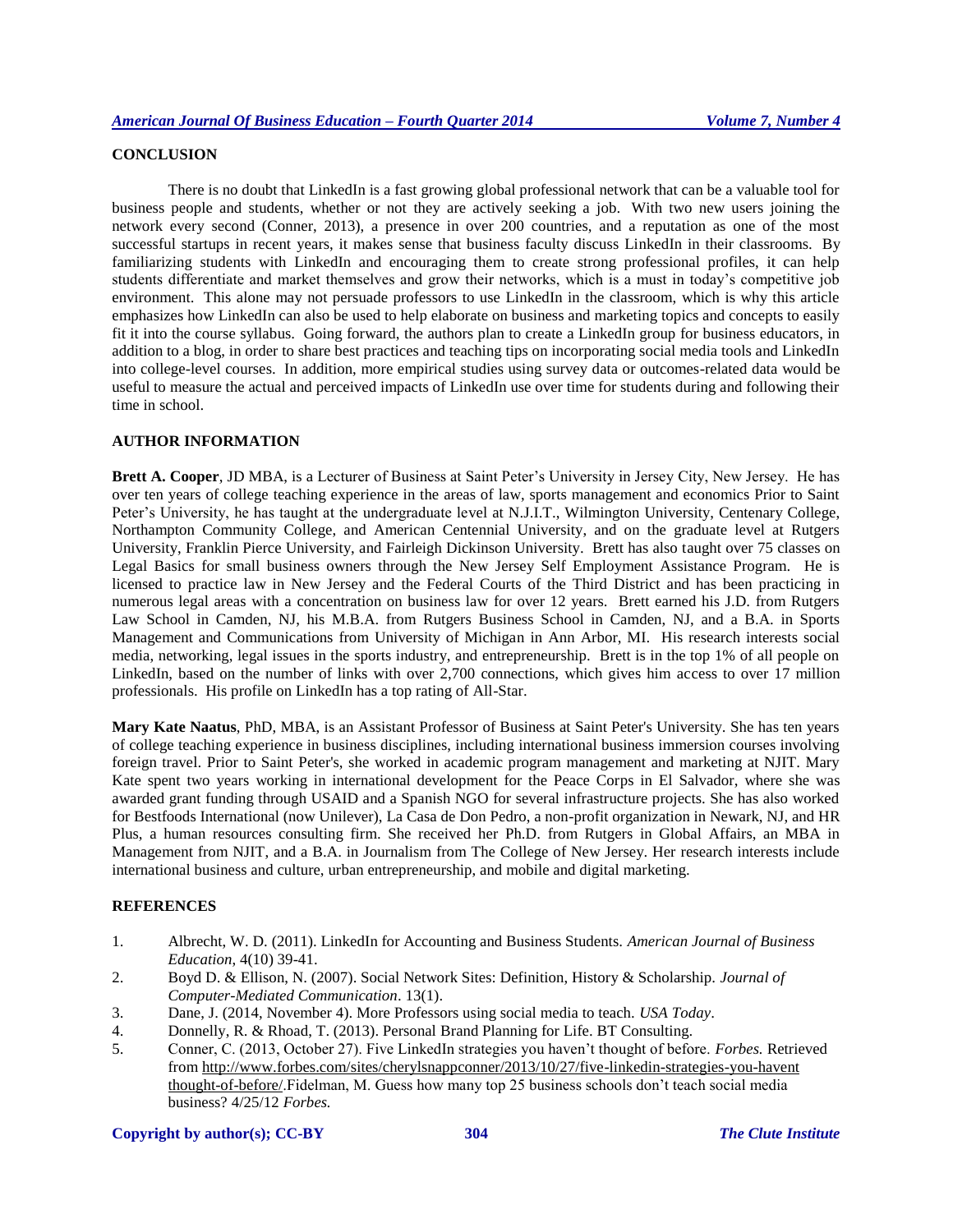# *American Journal Of Business Education – Fourth Quarter 2014 Volume 7, Number 4*

- 6. Johnson, L., Adams Becker, S., Cummins, M., Estrada, V., Freeman, A., and Ludgate, H. (2013). *NMC Horizon Report: 2013 Higher Education Edition*. Austin, Texas: The New Media Consortium.
- 7. Okoro, E. (2012). Integrating social media technologies in higher education: Costs-benefits analysis. *Journal of International Education Research, 8*(3), 255. Retrieved from [http://search.proquest.com/docview/1433379372?accountid=28700.](http://search.proquest.com/docview/1433379372?accountid=28700)
- 8. Rodriguez, J. (2011). Social Media Use in Higher Education. *Merlot Journal of Online Teaching & Learning.* 7(4)539-550.
- 9. Shaffer, N. (2009). Windmill Networking: An unofficial, step-by-step guide to creating and implementing your LinkedIn brand. BookSurge Publishing.
- 10. Smith, C. By the numbers, 80 Amazing LinkedIn Statistics. *DMR*. Feb. 9, 2014. Retrieved from http://expandedramblings.com/index.php/by-the-numbers-a-few-important-linkedinstats/#.U2DYoK1dU1s.
- 11. Stewart, A. & Grover, D. (2010). Defining Interactive Social Media in an Educational Context. In C. Wankel & M. Marovich & J. Stanaityte (Eds.), *Cutting edge social media approaches to business education: Teaching with LinkedIN, Facebook, Twitter, Second Life, and Blogs* (pp. 7-38). Charlotte, NC: Information Age Publishing.
- 12. Seaman, J. Tinti-Kane, H. (2013). Social media for Teaching and Learning. Pearson Education. Retrieved from [http://dev.pearsonlearningsolutions.com/assets/downloads/reports/social-media-for-teaching-and](http://dev.pearsonlearningsolutions.com/assets/downloads/reports/social-media-for-teaching-and-)learning-2013-report.pdf.
- 13. Wankel, C. Technologies That Bring Learners Collaboratively Together With the World. Technologies that bring learners collaboratively together in the world. In C. Wankel & M. Marovich & J. Stanaityte (Eds.), *Cutting edge social media approaches to business education: Teaching with LinkedIN, Facebook, Twitter, Second Life, and Blogs* (pp. 1-6). Charlotte, NC: Information Age Publishing.